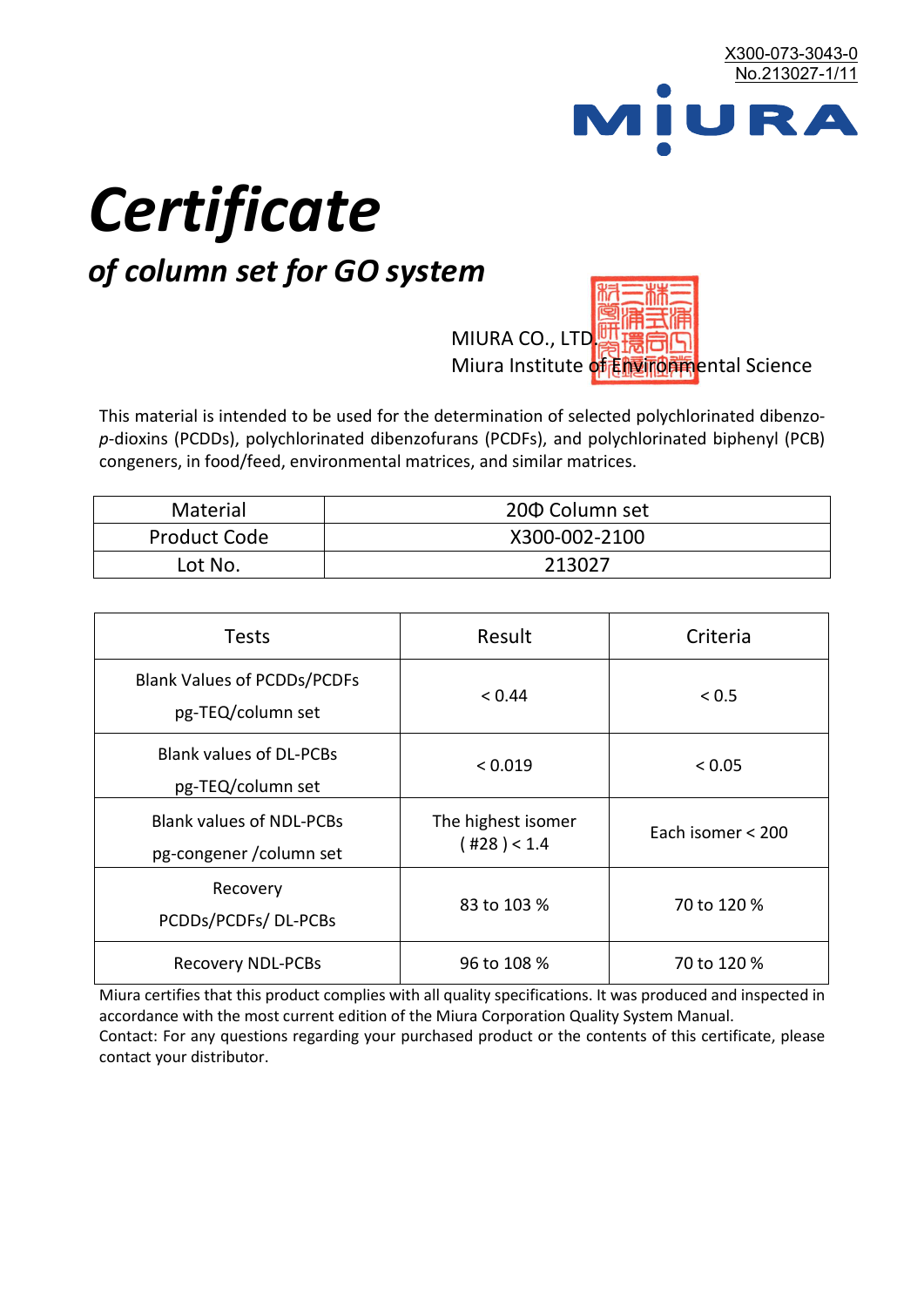### **DESCRIPTIONS**

**Lot Number:** The number mentioned on the labels on the column bag is the lot production number.

**Blank Level Values:** Blank level values, expressed as mass fractions (pg-TEQ per a column set), for selected PCB congeners, PCDD, and PCDF congeners are provided in Table 2. Blank level values are a reference value for which MIURA has the highest confidence in its accuracy, in that all known or suspected sources of bias have been investigated or taken into account (JIS K0311 or JIS K0312).

**Recovery Values (Sample):** Recovery values, expressed as percentages, are provided in Table 3 for selected mass labeled-PCB congeners, and selected mass labeled PCDD and PCDF congeners, based on selected mass labeled recovery standards added before GC-MS measurement. Recovery values meet EU regulations; however, the values meet the MIURA criteria for this certification, which are stricter than what is required by EU regulations.

#### **NOTICE AND WARNING TO USERS**

THE GO SYSTEM COLUMN SET IS INTENDED FOR DIOXIN ANALYTICAL USE ONLY, INCLUDING HAZARDOUS MATERIALS. BEFORE USE, READ THE SDS CAREFULLY; HANDLE PRODUCT AS A HAZARDOUS MATERIAL CAPABLE OF SKIN CORROSION AND/OR EYE DAMAGE.

#### **INSTRUCTIONS FOR STABILITY, STORAGE, AND USE**

**Stability and Storage:** The column set should be stored at room temperatures below 25 °C until use. It should not be frozen or exposed to sunlight or ultraviolet radiation. After removing from the bags, the contents should be used immediately, especially, because the concentration column (lower) "Alumina" can be deactivated under high-humidity. Storing of the removed column set is not recommended.

**Use:** If storing in a cold room or refrigerator, bring them to room temperature (let stand for approximately 30 min), remove water condensed on the surface of the bags. Carefully remove the bags to avoid damage of the column. Use the same lot number with one column set. For more information of column set refer to the operation manual.

#### **ANALYTICAL METHODS USED AT MIURA**

For preparation of blank test, several column sets chosen at random per lot production were allowed to reach ambient temperature; two types of the purification columns (upper: silver nitrate silica gel, and lower: sulfuric acid silica gel) were assembled, and 10 mL of n-hexane was added to wet the top of the column with the designated column cap and disposable syringe. Then, a known amount of internal standard solution (containing selected labeled PCB, PCDDs, and PCDFs congeners; as shown in Table 1) dissolved in 6 mL of n-hexane was added to the top of the column with disposable syringe, and the syringe was washed with 2 x 2 mL of n-hexane; the n-hexane was injected into the column again. Then, the purification columns assembled with the concentration columns (upper) and (lower) were set to the each system unit immediately. After two fractions (dioxin and PCB fractions) were obtained from each system unit, a known amount of the recovery standard solution was added to each concentration vessel. Finally, both fractions were concentrated using an evaporation system under nitrogen to 0.01 mL.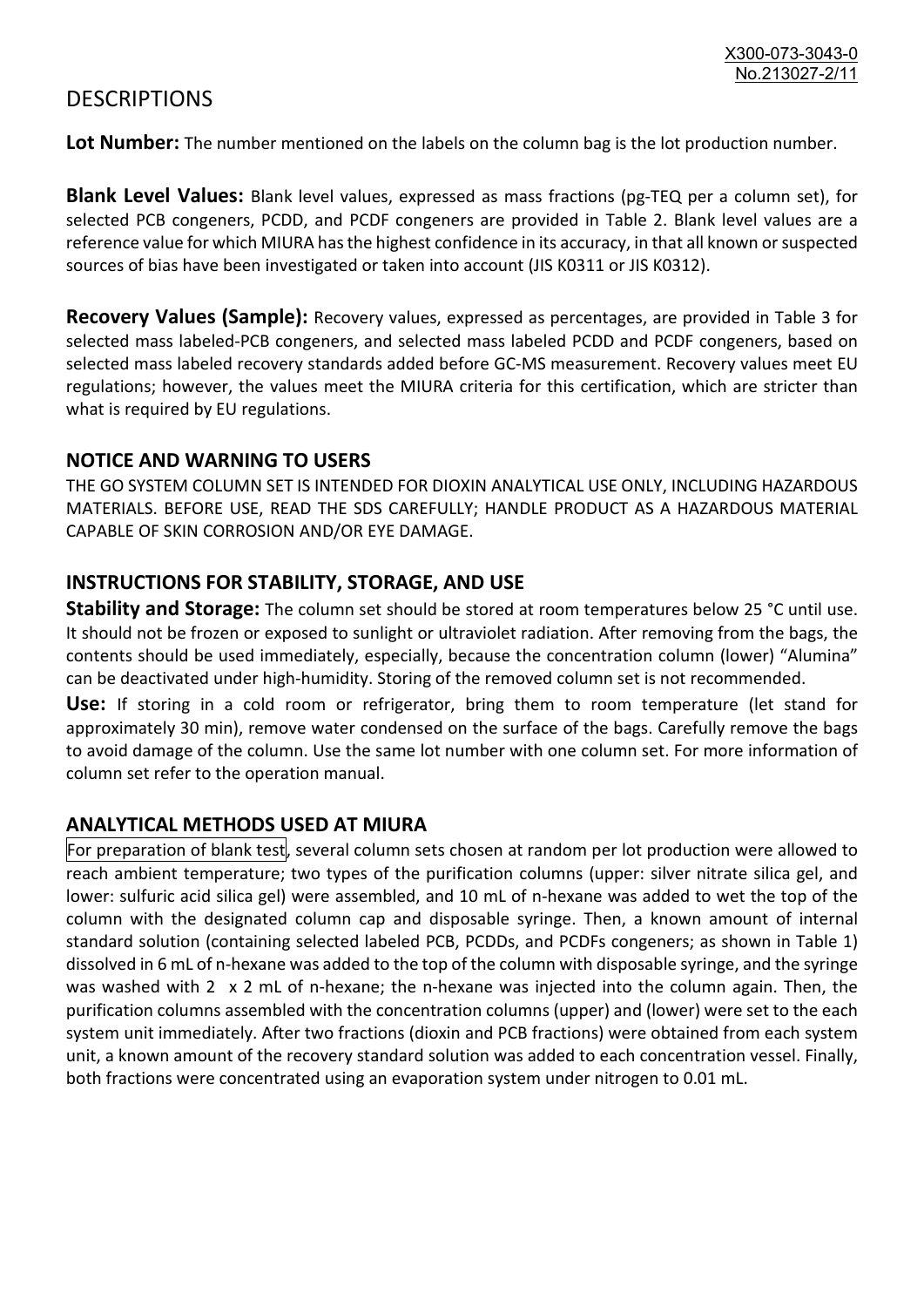X300-073-3043-0 No.213027-3/11

| Compounds                   | Standard                      | Maker Code     | Maker                           | <b>Diluted</b><br>Concentration |
|-----------------------------|-------------------------------|----------------|---------------------------------|---------------------------------|
| PCDDs and PCDFs,<br>DL-PCBs | Internal Standard             | DF-SS-A        |                                 |                                 |
|                             | <b>Internal Standard</b>      | DFP-LCS-B      |                                 |                                 |
|                             | Recovery (Surrogate) Standard | DF-IS-J        | Wellington<br>Laboratories Inc. | $10$ ng/mL<br>in decane         |
| <b>NDL-PCBs</b>             | Internal Standard             | <b>MBP-28</b>  |                                 |                                 |
|                             |                               | <b>MBP-52</b>  |                                 |                                 |
|                             |                               | MBP-101        |                                 |                                 |
|                             |                               | <b>MBP-138</b> |                                 |                                 |
|                             |                               | MBP-153        |                                 |                                 |
|                             | Recovery (Surrogate) Standard | <b>MBP-19</b>  |                                 |                                 |
|                             |                               | <b>MBP-70</b>  |                                 |                                 |
|                             |                               | MBP-111        |                                 |                                 |
|                             |                               | MBP-162        |                                 |                                 |
|                             |                               | <b>MBP-178</b> |                                 |                                 |

Table 1. Standard solutions used for recovery tests.

The concentrated dioxin fraction was analyzed using gas chromatography / high resolution mass spectrometry (GC/HRMS) operated in electron impact (EI) mode. A 0.25 mm ID × 60 m fused silica capillary (BPX-DXN, TRAJAN) was used. The concentrated PCB fraction was analyzed using GC/HRMS operated in EI mode. A 0.25 mm ID × 60 m fused silica capillary (HT8-PCB, TRAJAN) was used. All injections were 2 μL using a splitless inlet. The results, blank level values, are provided in Table 2. The chromatograms of each compounds are shown at page 6 and after. Furthermore, the dioxin and PCB fractions were analyzed using gas chromatography / low resolution mass spectrometry operated in total ion scan (m/z 50 to 500) mode, to confirm if interferences may affect determination of target compounds by GC/HRMS are included in the fractions, the chromatograms are not shown here.

For the recovery test (sample), The sunflower seed oil from Helianthus annuus (S5007-1L, Sigma Aldrich) was dissolved in 2 mL of n-hexane. A known amount of the internal standard solution was added to the flask, mixed, and allowed to equilibrate. First, several column sets chosen at random per lot production were allowed to reach ambient temperature; the purification columns (upper) and (lower) were assembled. 10 mL of n-hexane was added to wet the top of the column with the designated column cap and disposable syringe. Then, the sample with the internal standard was injected into the top of the column with the disposable syringe, and the syringe was washed with 2 x 2 mL of n-hexane; the n-hexane was injected into the column again. The purification column was assembled with the concentration column (upper) and (lower), and set to the each system unit immediately. After obtaining two fractions from the system unit, the dioxin and PCB fractions were concentrated using an evaporation system under nitrogen to approximately 0.01 mL. After the addition of a known amount of recovery standard solution, the both fractions were concentrated to 0.02 mL; then dioxin and PCB in each fractions were analyzed using GC/HRMS as mentioned above test. The inspection results is displayed in Table 3.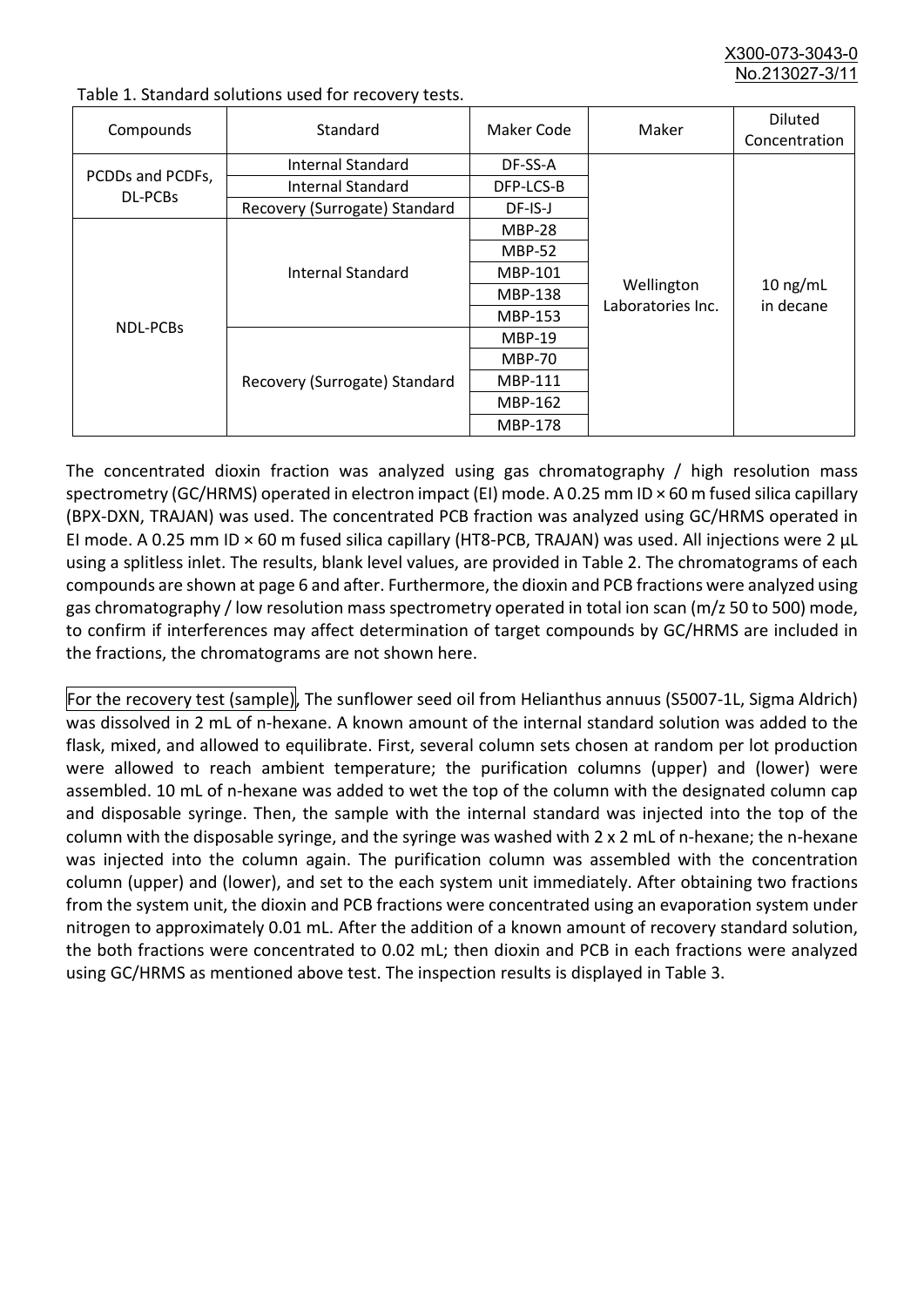X300-073-3043-0 No.213027-4/11

|  |  | Table 2 Blank levels of dioxins (PCDDs/PCDFs and DL-PCBs) and NDL-PCBs per column set. |
|--|--|----------------------------------------------------------------------------------------|
|--|--|----------------------------------------------------------------------------------------|

| able 2 Dialik levels of dioxilis (PCDDs/PCDI's and DL-PCDs) and NDL-PCDs per coldinii set.<br>Congener | Concentration | LOQ       | <b>LOD</b> | $S/N=3$   | TEQ*      |
|--------------------------------------------------------------------------------------------------------|---------------|-----------|------------|-----------|-----------|
|                                                                                                        | pg/column     | pg/column | pg/column  | pg/column | pg/column |
| 2,3,7,8-TeCDD                                                                                          | <b>ND</b>     | 0.29      | 0.09       | 0.08      | 0.09      |
| 1,2,3,7,8-PeCDD                                                                                        | <b>ND</b>     | 0.30      | 0.09       | 0.07      | 0.09      |
| 1,2,3,4,7,8-HxCDD                                                                                      | <b>ND</b>     | 0.8       | 0.2        | 0.1       | 0.02      |
| 1,2,3,6,7,8-HxCDD                                                                                      | <b>ND</b>     | 0.7       | 0.2        | 0.1       | 0.02      |
| 1,2,3,7,8,9-HxCDD                                                                                      | <b>ND</b>     | 0.8       | 0.2        | 0.1       | 0.02      |
| 1,2,3,4,6,7,8-HpCDD                                                                                    | <b>ND</b>     | 1.3       | 0.4        | 0.1       | 0.004     |
| <b>OCDD</b>                                                                                            | <b>ND</b>     | 1.9       | 0.6        | 0.1       | 0.00018   |
| 2,3,7,8-TeCDF                                                                                          | <b>ND</b>     | 0.9       | 0.3        | 0.08      | 0.03      |
| 1,2,3,7,8-PeCDF                                                                                        | <b>ND</b>     | 0.8       | 0.2        | 0.09      | 0.006     |
| 2,3,4,7,8-PeCDF                                                                                        | <b>ND</b>     | 0.5       | 0.2        | 0.09      | 0.06      |
| 1,2,3,4,7,8-HxCDF                                                                                      | <b>ND</b>     | 0.6       | 0.2        | 0.07      | 0.02      |
| 1,2,3,6,7,8-HxCDF                                                                                      | <b>ND</b>     | 0.9       | 0.3        | 0.07      | 0.03      |
| 1,2,3,7,8,9-HxCDF                                                                                      | <b>ND</b>     | 0.6       | 0.2        | 0.08      | 0.02      |
| 2,3,4,6,7,8-HxCDF                                                                                      | <b>ND</b>     | 0.6       | 0.2        | 0.07      | 0.02      |
| 1,2,3,4,6,7,8-HpCDF                                                                                    | <b>ND</b>     | 1.0       | 0.3        | 0.05      | 0.003     |
| 1,2,3,4,7,8,9-HpCDF                                                                                    | <b>ND</b>     | 1.1       | 0.3        | 0.06      | 0.003     |
| <b>OCDF</b>                                                                                            | <b>ND</b>     | 2.0       | 0.6        | 0.2       | 0.00018   |
| #81 (3,4,4',5-TeCB)                                                                                    | <b>ND</b>     | 0.7       | 0.2        | 0.07      | 0.00006   |
| #77 (3,3',4,4'-TeCB)                                                                                   | <b>ND</b>     | 1.5       | 0.5        | 0.08      | 0.00005   |
| #126 (3,3',4,4',5-PeCB)                                                                                | <b>ND</b>     | 0.4       | 0.1        | 0.1       | 0.01      |
| #169 (3,3',4,4',5,5'-HxCB)                                                                             | <b>ND</b>     | 0.9       | 0.3        | 0.1       | 0.009     |
| #123 (2',3,4,4',5-PeCB)                                                                                | <b>ND</b>     | 0.4       | 0.1        | 0.03      | 0.000003  |
| #118 (2,3',4,4',5-PeCB)                                                                                | <b>ND</b>     | 0.7       | 0.2        | 0.03      | 0.000006  |
| #105 (2,3,3',4,4'-PeCB)                                                                                | <b>ND</b>     | 0.4       | 0.1        | 0.03      | 0.000003  |
| #114 (2,3,4,4',5-PeCB)                                                                                 | <b>ND</b>     | 0.6       | 0.2        | 0.03      | 0.000006  |
| #167 (2,3',4,4',5,5'-HxCB)                                                                             | <b>ND</b>     | 0.4       | 0.1        | 0.03      | 0.000003  |
| #156 (2,3,3',4,4',5-HxCB)                                                                              | <b>ND</b>     | 0.5       | 0.1        | 0.03      | 0.000003  |
| #157 (2,3,3',4,4',5'-HxCB)                                                                             | <b>ND</b>     | 0.6       | 0.2        | 0.03      | 0.000006  |
| #189 (2,3,3',4,4',5,5'-HpCB)                                                                           | <b>ND</b>     | 0.4       | 0.1        | 0.02      | 0.000003  |
| #28 (2,4,4'-TrCB)                                                                                      | 1.4           | 0.4       | 0.1        | 0.03      |           |
| #52 (2,2',5,5'-TeCB)                                                                                   | 0.8           | 0.3       | 0.1        | 0.04      |           |
| #101 (2,2',4,5,5'-PeCB)                                                                                | (0.2)         | 0.4       | 0.1        | 0.03      |           |
| #138 (2,2',3,4,4',5'-HxCB)                                                                             | <b>ND</b>     | 0.6       | 0.2        | 0.03      |           |
| #153 (2,2',4,4',5,5'-HxCB)                                                                             | <b>ND</b>     | 1.1       | 0.3        | 0.03      |           |
| #180 (2,2',3,4,4',5,5'-HpCB)                                                                           | <b>ND</b>     | 0.6       | 0.2        | 0.03      |           |

\* TEQ: Toxicity Equivalents (are applied WHO-TEF(2006))

- 1. The figures in the parentheses in the concentration of actual measurement denote the concentration of the LOD or more and less than the LOQ.
- 2. ND in the concentration of actual measurement denotes less than the LOD.
- 3. TEQ are calculated with an actual measurement which is the concentration of the LOQ or more, and an actual measurement which is the concentration of the LOD or more and less than the LOQ, respectively. For values less than the LOD, TEQ are calculated with the LOD.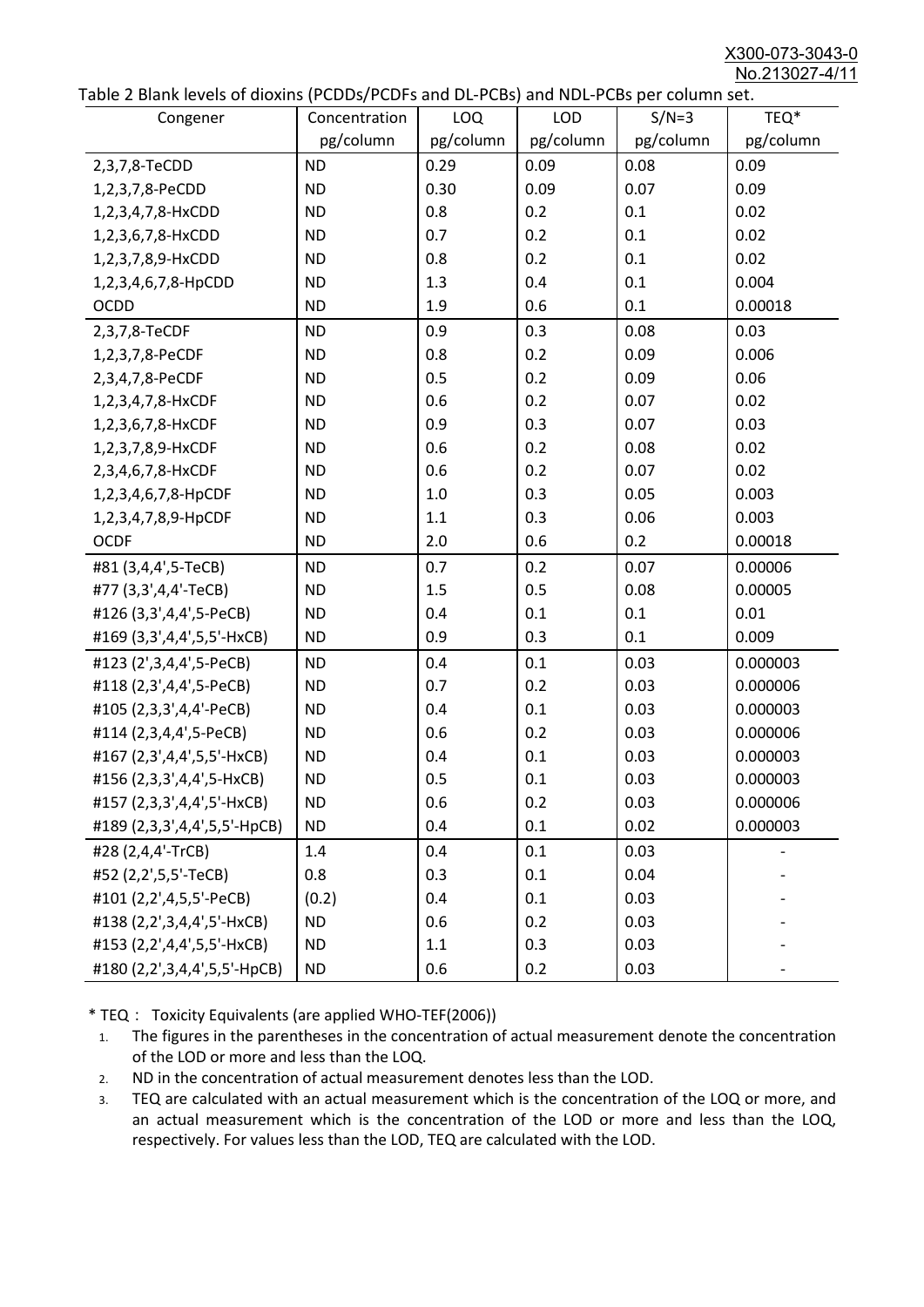| uwic J.<br><u>RECOVERTS OF RESERVED INTERNATION STATIONS</u> | Sample |
|--------------------------------------------------------------|--------|
| Congener                                                     |        |
| 2,3,7,8-TeCDD                                                | 87%    |
| 1,2,3,7,8-PeCDD                                              | 89%    |
| 1,2,3,4,7,8-HxCDD                                            | 94 %   |
| 1,2,3,6,7,8-HxCDD                                            | 96 %   |
| 1,2,3,7,8,9-HxCDD                                            | 88%    |
| 1,2,3,4,6,7,8-HpCDD                                          | 96 %   |
| <b>OCDD</b>                                                  | 96 %   |
| 2,3,7,8-TeCDF                                                | 97%    |
| 1,2,3,7,8-PeCDF                                              | 99%    |
| 2,3,4,7,8-PeCDF                                              | 101%   |
| 1,2,3,4,7,8-HxCDF                                            | 90%    |
| 1,2,3,6,7,8-HxCDF                                            | 91%    |
| 1,2,3,7,8,9-HxCDF                                            | 95 %   |
| 2,3,4,6,7,8-HxCDF                                            | 92 %   |
| 1,2,3,4,6,7,8-HpCDF                                          | 93 %   |
| 1,2,3,4,7,8,9-HpCDF                                          | 93 %   |
| <b>OCDF</b>                                                  | 91%    |
| #81 (3,4,4',5-TeCB)                                          | 94 %   |
| #77 (3,3',4,4'-TeCB)                                         | 94 %   |
| #126 (3,3',4,4',5-PeCB)                                      | 103 %  |
| #169 (3,3',4,4',5,5'-HxCB)                                   | 93 %   |
| #123 (2',3,4,4',5-PeCB)                                      | 94 %   |
| #118 (2,3',4,4',5-PeCB)                                      | 83%    |
| #105 (2,3,3',4,4'-PeCB)                                      | 89%    |
| #114 (2,3,4,4',5-PeCB)                                       | 96 %   |
| #167 (2,3',4,4',5,5'-HxCB)                                   | 83%    |
| #156 (2,3,3',4,4',5-HxCB)                                    | 94 %   |
| #157 (2,3,3',4,4',5'-HxCB)                                   | 97%    |
| #189 (2,3,3',4,4',5,5'-HpCB)                                 | 102 %  |
| #28 (2,4,4'-TrCB)                                            | 96 %   |
| #52 (2,2',5,5'-TeCB)                                         | 99%    |
| #101 (2,2',4,5,5'-PeCB)                                      | 103 %  |
| #138 (2,2',3,4,4',5'-HxCB)                                   | 108 %  |
| #153 (2,2',4,4',5,5'-HxCB)                                   | 107%   |
| #180 (2,2',3,4,4',5,5'-HpCB)                                 | 103 %  |

Table 3. Recoveries of labeled internal standards.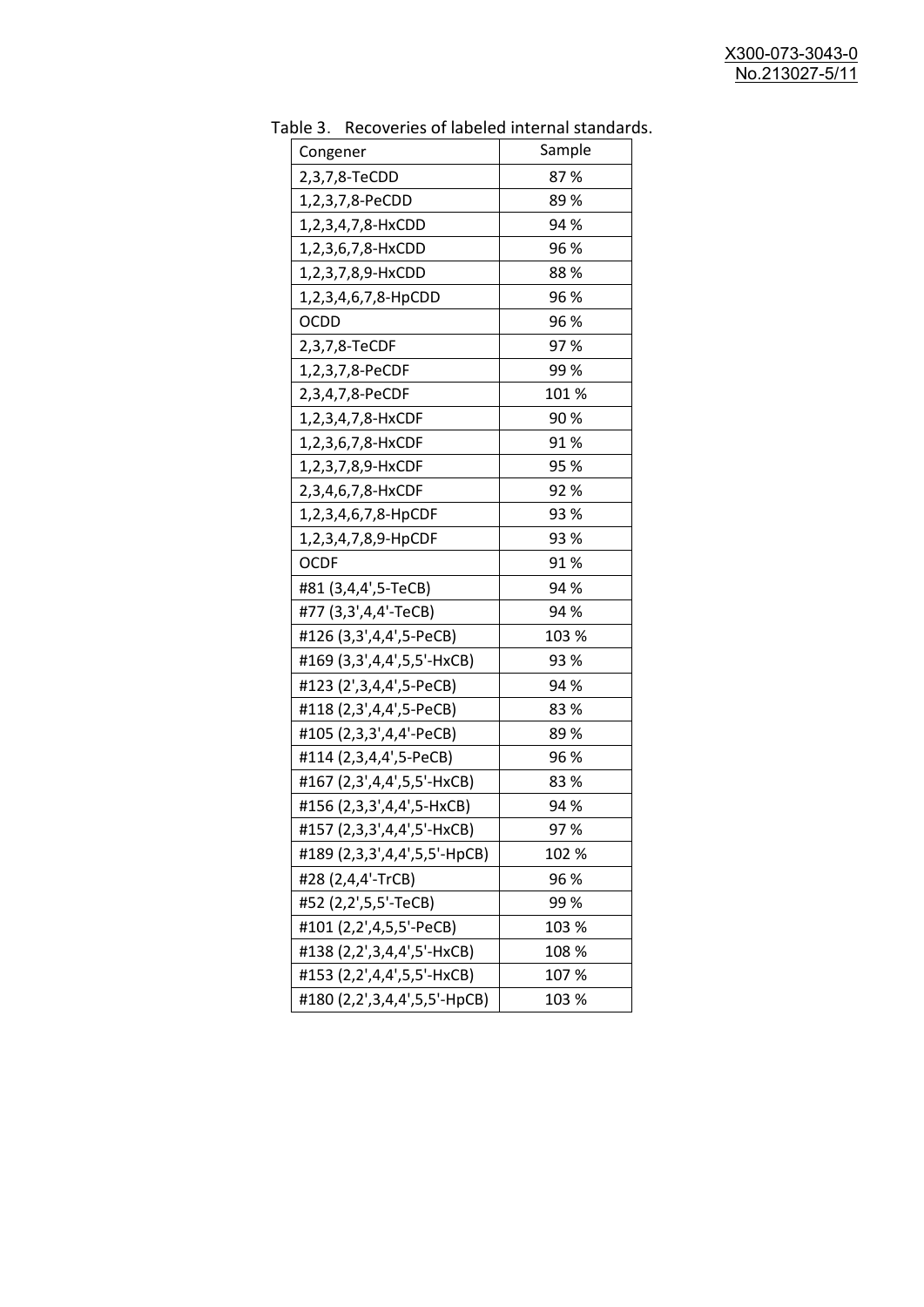#### **Compound View** Page 1

DqData : M:\Diok\DqData\2021\C1E140\BPX-105-1 Injection : C1E140001X

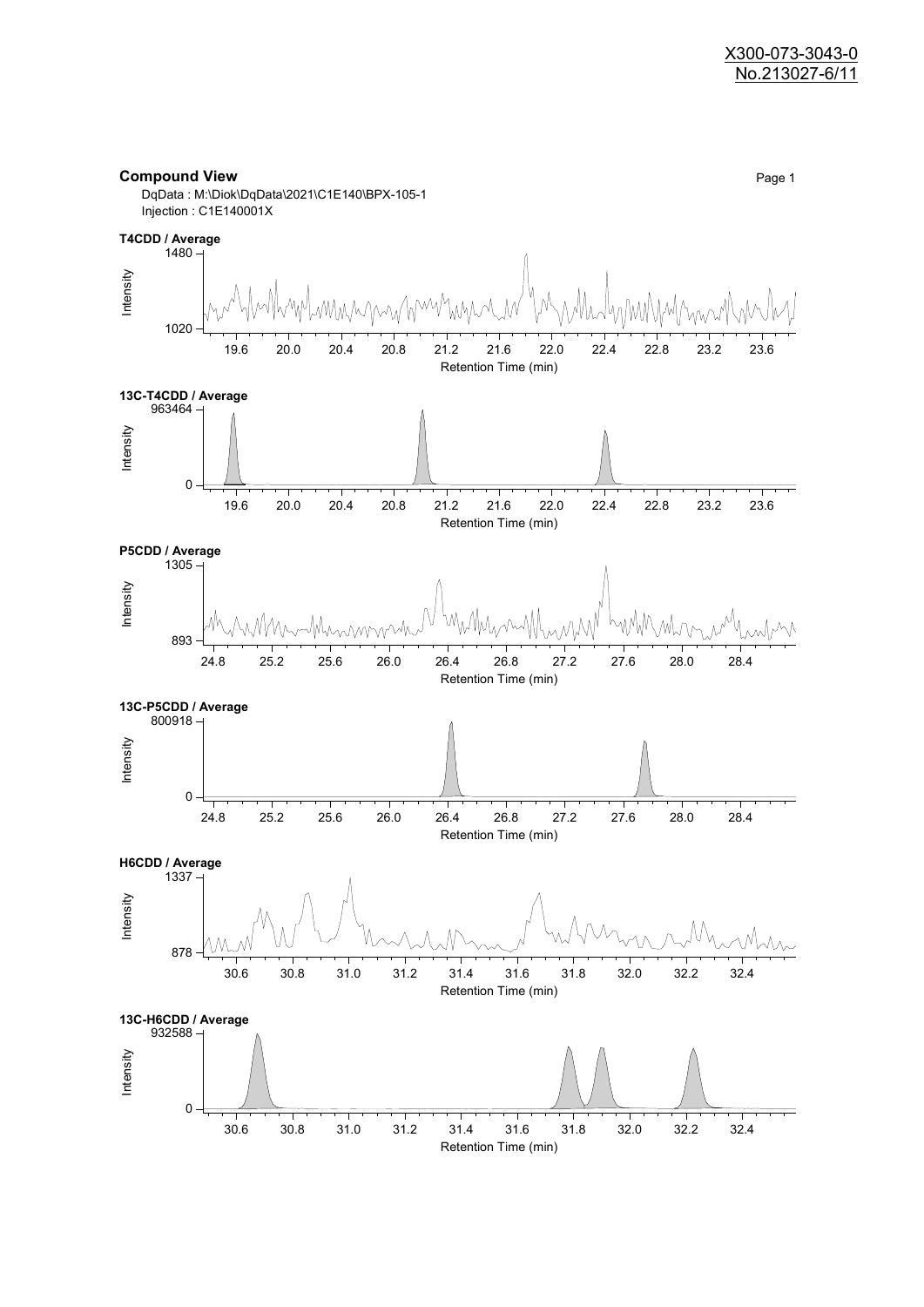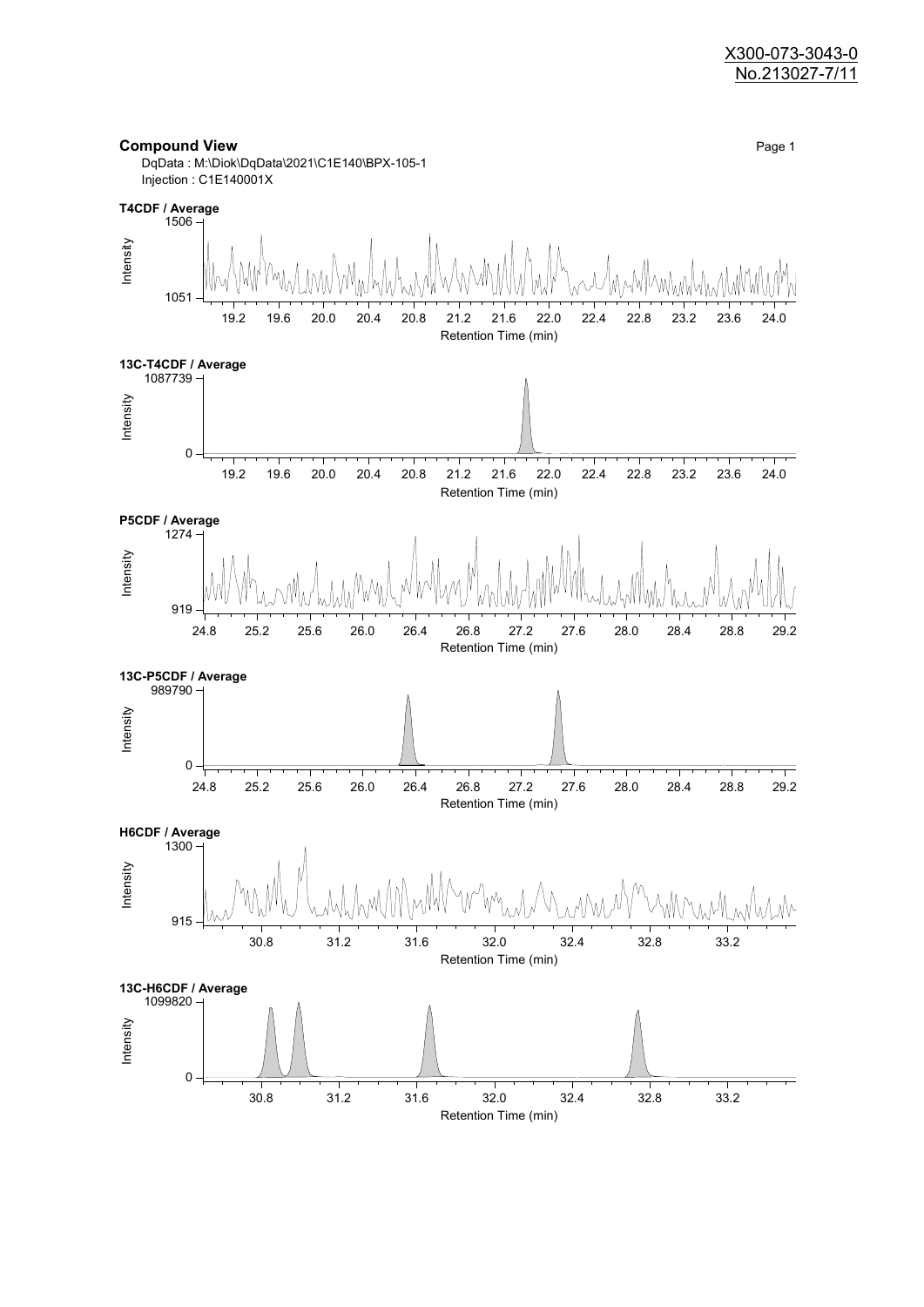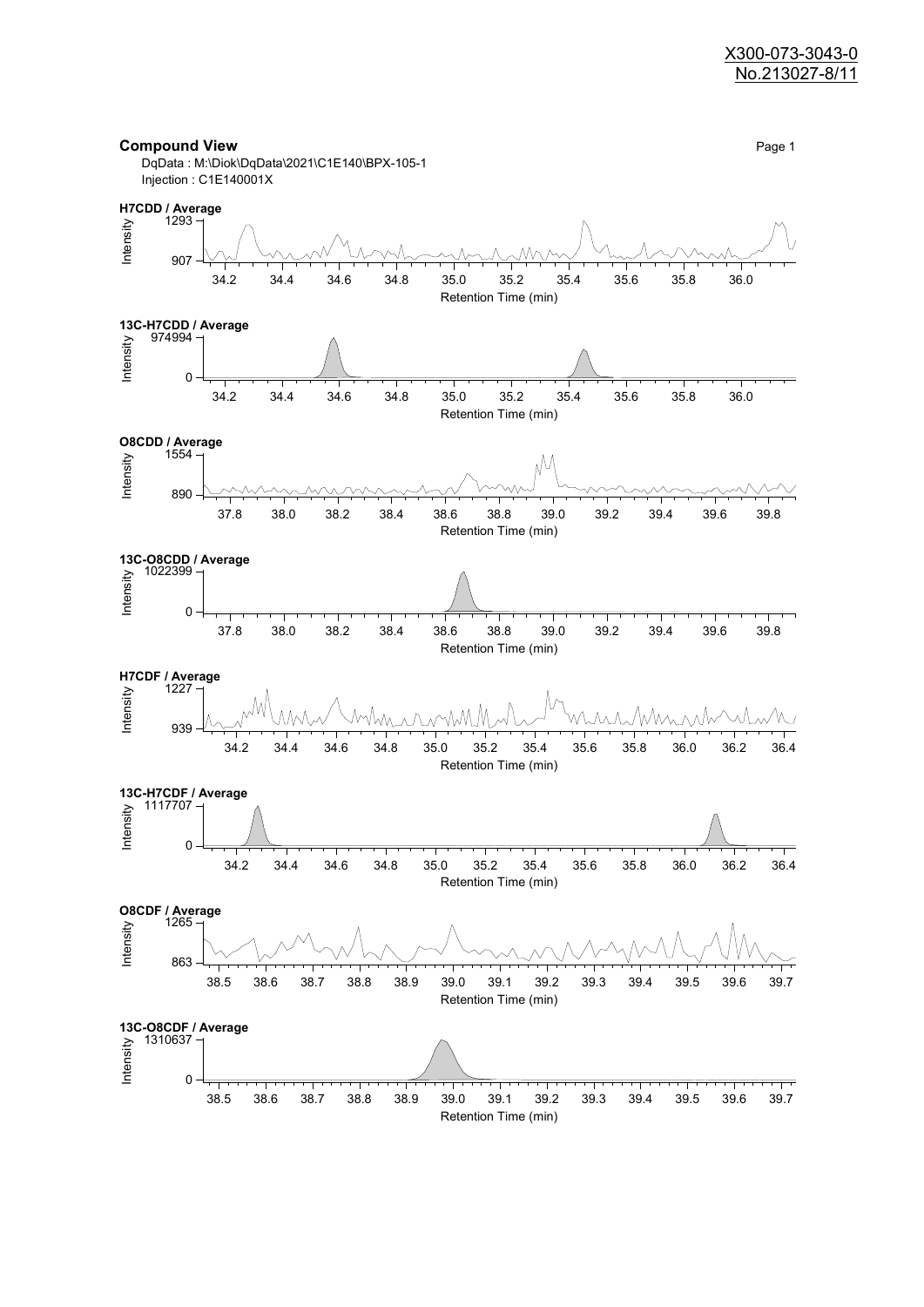

**Compound View** Page 1

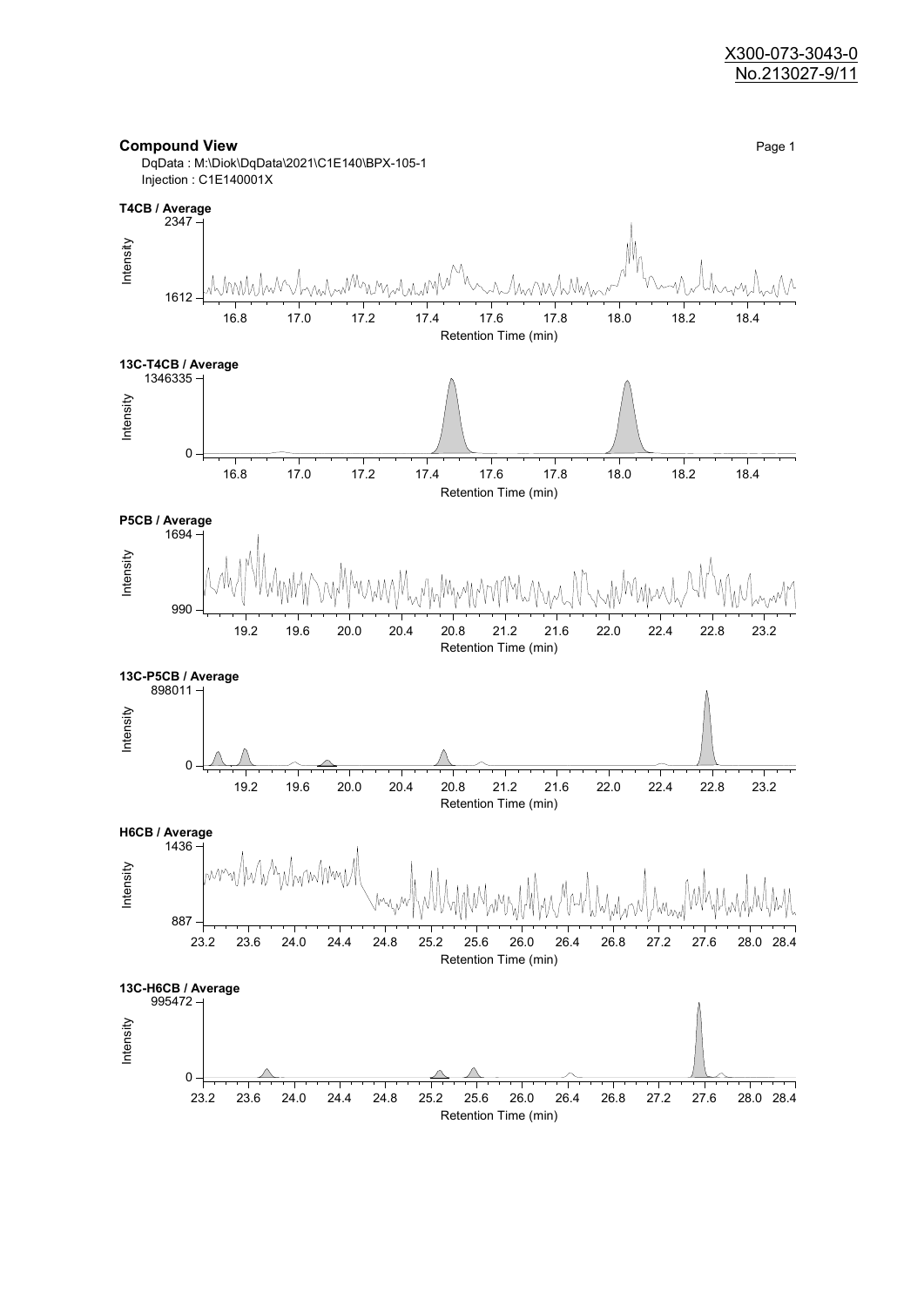